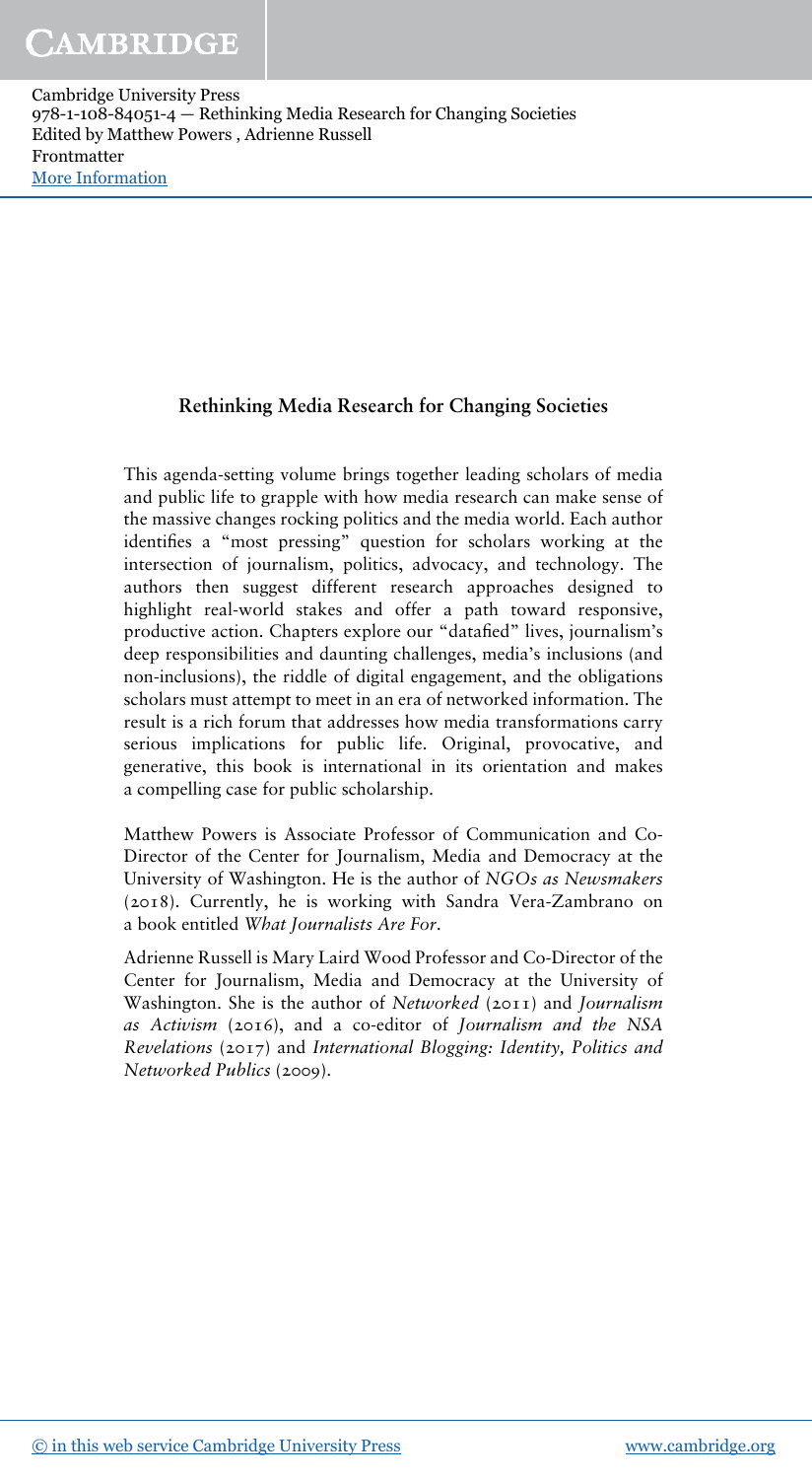# CAMBRIDGE

Cambridge University Press 978-1-108-84051-4 — Rethinking Media Research for Changing Societies Edited by Matthew Powers , Adrienne Russell Frontmatter [More Information](www.cambridge.org/9781108840514)

### Communication, Society and Politics

Editor W. Lance Bennett, University of Washington

Founding Co-Editor, Emeritus Robert M. Entman, The George Washington University

Politics and relations among individuals in societies across the world are being transformed by new technologies for targeting individuals and sophisticated methods for shaping personalized messages. The new technologies challenge boundaries of many kinds – between news, information, entertainment, and advertising; between media, with the arrival of the World Wide Web; and even between nations. Communication, Society and Politics probes the political and social impacts of these new communication systems in national, comparative, and global perspective.

#### Other Books in the Series

- Erik Albæk, Arjen van Dalen, Nael Jebril, and Claes de Vreese, *Political Journalism in Comparative Perspective*
- Eva Anduiza, Michael James Jensen, and Laia Jorba, eds., *Digital Media and Political Engagement Worldwide: A Comparative Study*
- C. Edwin Baker, *Media Concentration and Democracy: Why Ownership Matters*
- C. Edwin Baker, *Media, Markets, and Democracy*
- W. Lance Bennett and Robert M. Entman, eds., *Mediated Politics: Communication in the Future of Democracy*

Rodney Benson, *Shaping Immigration News: A French-American Comparison*

Bruce Bimber, *Information and American Democracy: Technology in the Evolution of Political Power*

Bruce Bimber, Andrew Flanagin, and Cynthia Stohl, *Collective Action in Organizations: Interaction and Engagement in an Era of Technological Change*

- Clifford G. Christians *Media Ethics and Global Justice in the Digital Age*
- Lynn S. Clark and Regina Marchi, *Young People and the Future of News*
- Peter Dahlgren, *Media and Political Engagement, Citizens, Communication and Democracy*

Murray Edelman, *The Politics of Misinformation*

- Frank Esser and Barbara Pfetsch, eds., *Comparing Political Communication: Theories, Cases, and Challenges*
- Myra Marx Ferree, William Anthony Gamson, Jürgen Gerhards, and Dieter Rucht, *Shaping Abortion Discourse: Democracy and the Public Sphere in Germany and the United States*
- Hernan Galperin, *New Television, Old Politics: The Transition to Digital TV in the United States and Britain*

Tim Groeling, *When Politicians Attack: Party Cohesion in the Media*

*(continued at the end of the book)*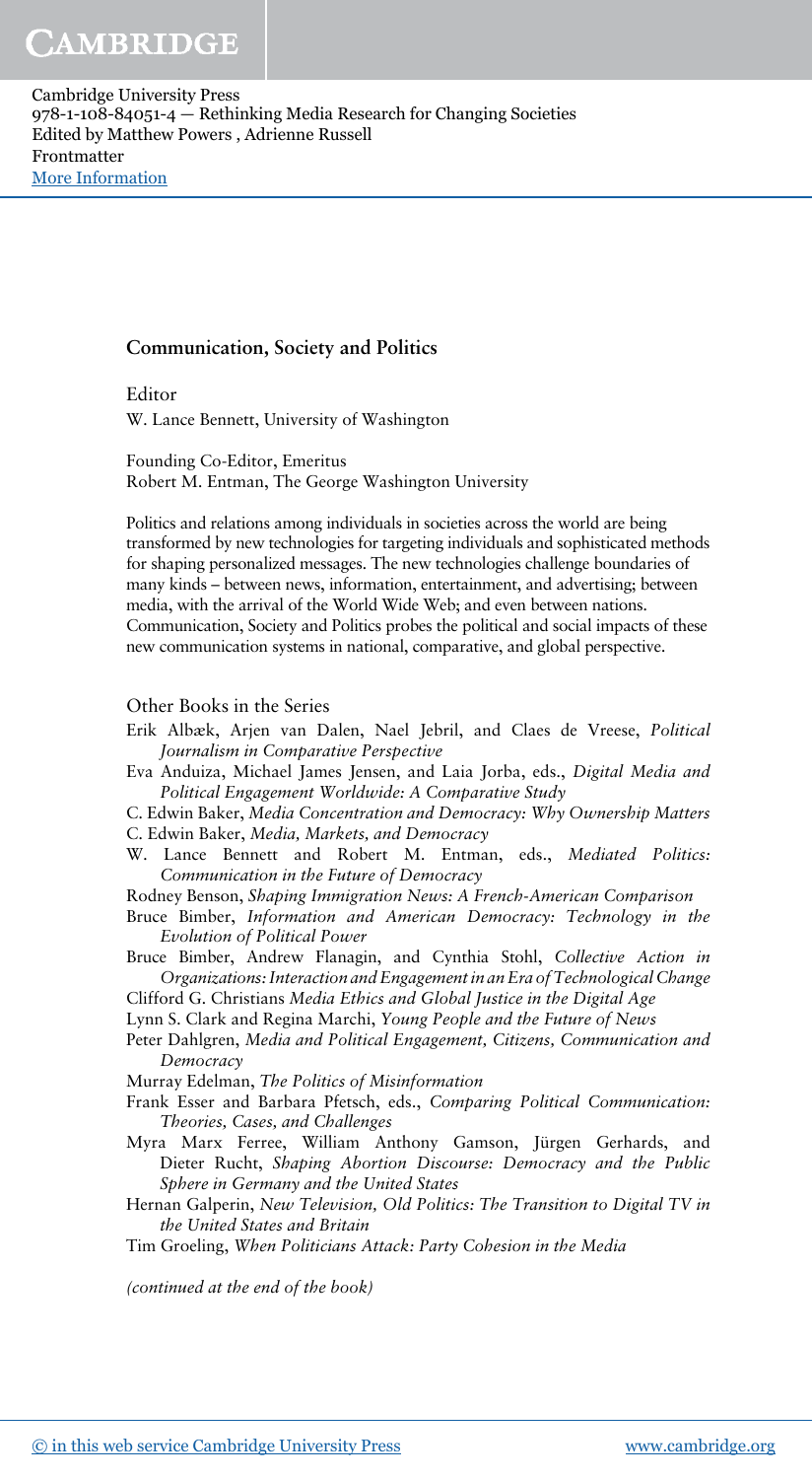# Rethinking Media Research for Changing Societies

Edited by MATTHEW POWERS *University of Washington*

ADRIENNE RUSSELL *University of Washington*

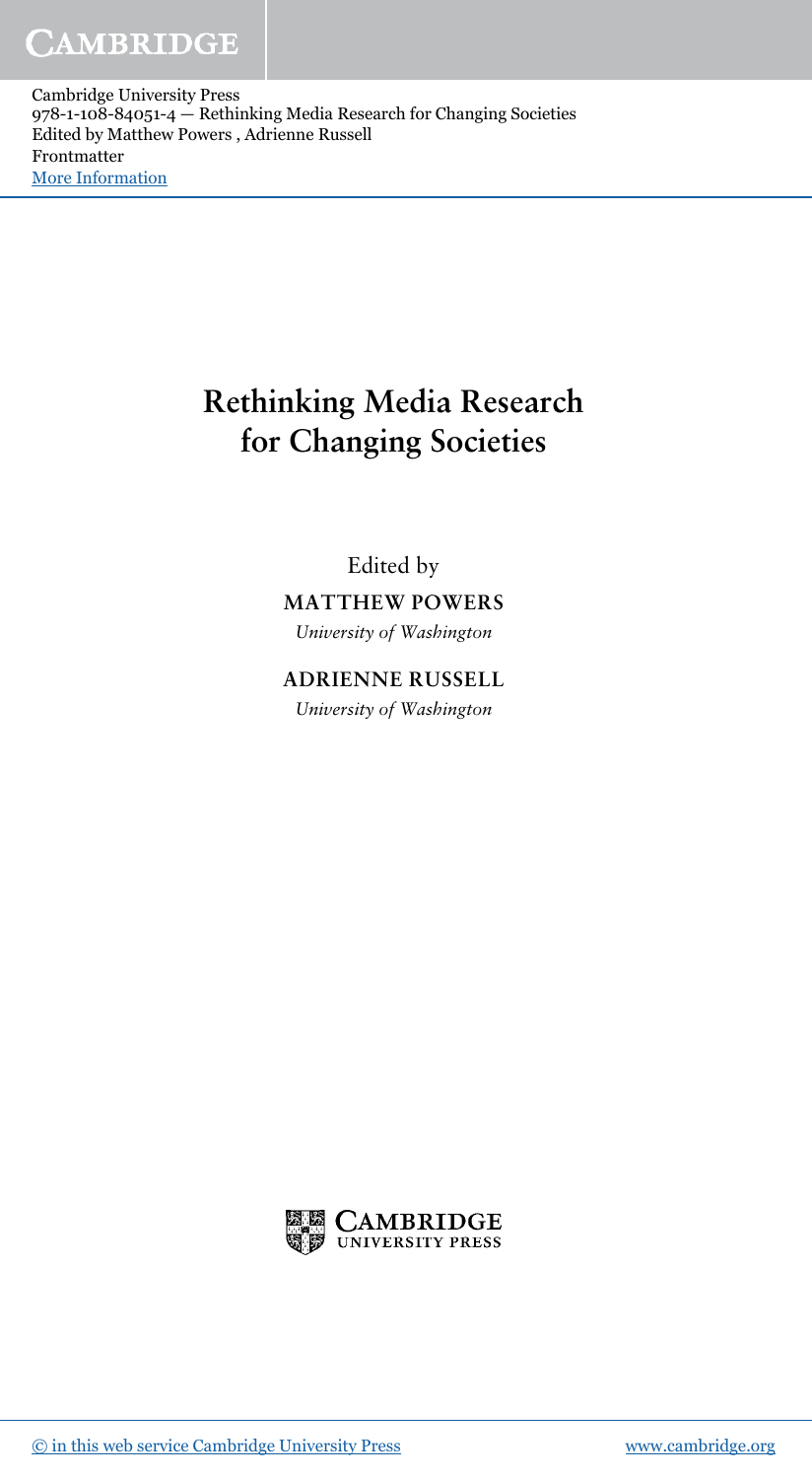# CAMBRIDGE

Cambridge University Press 978-1-108-84051-4 — Rethinking Media Research for Changing Societies Edited by Matthew Powers , Adrienne Russell Frontmatter [More Information](www.cambridge.org/9781108840514)

#### CAMBRIDGE **UNIVERSITY PRESS**

University Printing House, Cambridge CB2 8BS, United Kingdom

One Liberty Plaza, 20th Floor, New York, ny 10006, USA

477 Williamstown Road, Port Melbourne, vic 3207, Australia

314–321, 3rd Floor, Plot 3, Splendor Forum, Jasola District Centre, New Delhi - 110025, India

79 Anson Road, #06–04/06, Singapore 079906

Cambridge University Press is part of the University of Cambridge.

It furthers the University's mission by disseminating knowledge in the pursuit of education, learning, and research at the highest international levels of excellence.

> www.cambridge.org Information on this title: www.cambridge.org/9781108840514 DOI: 10.1017/9781108886260

> > © Cambridge University Press 2020

This publication is in copyright. Subject to statutory exception and to the provisions of relevant collective licensing agreements, no reproduction of any part may take place without the written permission of Cambridge University Press.

First published 2020

Printed in the United Kingdom by TJ International Ltd. Padstow, Cornwall

A catalogue record for this publication is available from the British Library.

*Library of Congress Cataloging-in-Publication Data* names: Powers, Matthew, editor. | Russell, Adrienne, editor. | Cambridge University Press.

TITLE: Rethinking media research for changing societies / edited by Matthew Powers, University of Washington, Adrienne Russell, University of Washington. other titles: Communication, society, and politics.

DESCRIPTION: First Edition. | New York : Cambridge University Press, 2020. | Series: Communication, society and politics

identifiers: lccn 2020025145 | isbn 9781108840514 (Hardback) | isbn

9781108886260 (eBook)

subjects: lcsh: Communication in politics. | Mass media – Political aspects. | Mass media – Social aspects. | Social media – Political aspects. | Mass media – Influence. classification: lcc ja85 .r466 2020 | ddc 320.01/4–dc23 LC record available at https://lccn.loc.gov/2020025145

> isbn 978-1-108-84051-4 Hardback isbn 978-1-108-81418-8 Paperback

Cambridge University Press has no responsibility for the persistence or accuracy of URLs for external or third-party internet websites referred to in this publication and does not guarantee that any content on such websites is, or will remain, accurate or appropriate.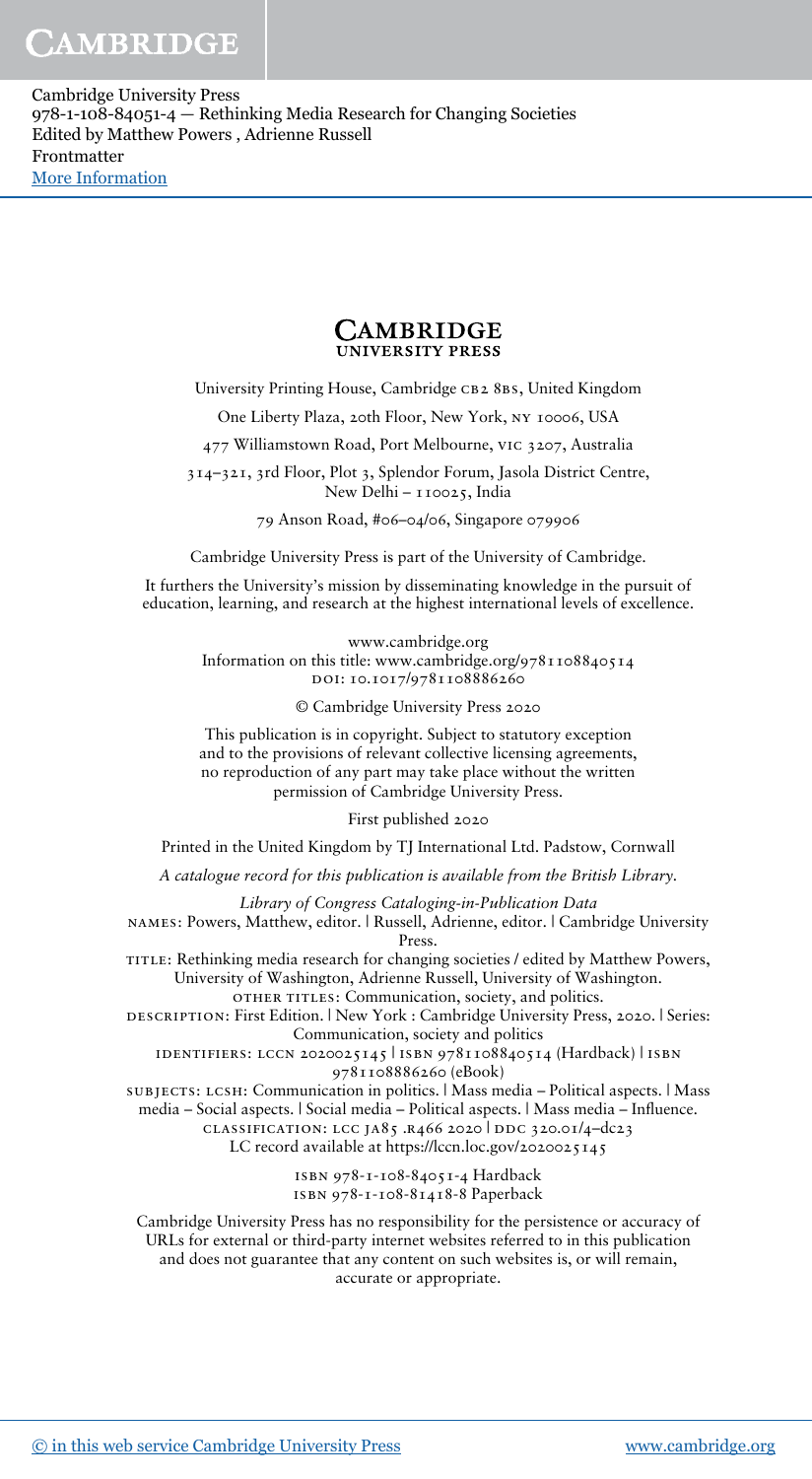## Contents

| List of Figures      |                                                                                | <i>page</i> vii |
|----------------------|--------------------------------------------------------------------------------|-----------------|
| List of Contributors |                                                                                | viii            |
| Acknowledgments      |                                                                                | X               |
|                      | <b>r</b> Introduction<br>Matthew Powers and Adrienne Russell                   | I               |
|                      | PART I LIVING IN A DATAFIED WORLD                                              |                 |
|                      | 2 The Corporate Reconfiguration of the Social World<br>Nick Couldry            | 27              |
|                      | 3 Public Communication in a Promotional Culture<br>Melissa Aronczyk            | 39              |
|                      | PART II JOURNALISM IN TIMES OF CHANGE                                          |                 |
|                      | 4 Press Freedom and Its Context<br>Daniel C. Hallin                            | 53              |
|                      | 5 What Are Journalists for Today?<br>Matthew Powers and Sandra Vera-Zambrano   | 65              |
|                      | 6 Noise and the Values of News<br>Stephanie Craft and Morten Stinus Kristensen | 78              |
|                      | PART III MEDIA AND PROBLEMS OF INCLUSION                                       |                 |
|                      | 7 Journalism and Inclusion                                                     |                 |
|                      | Rodney Benson                                                                  | 91              |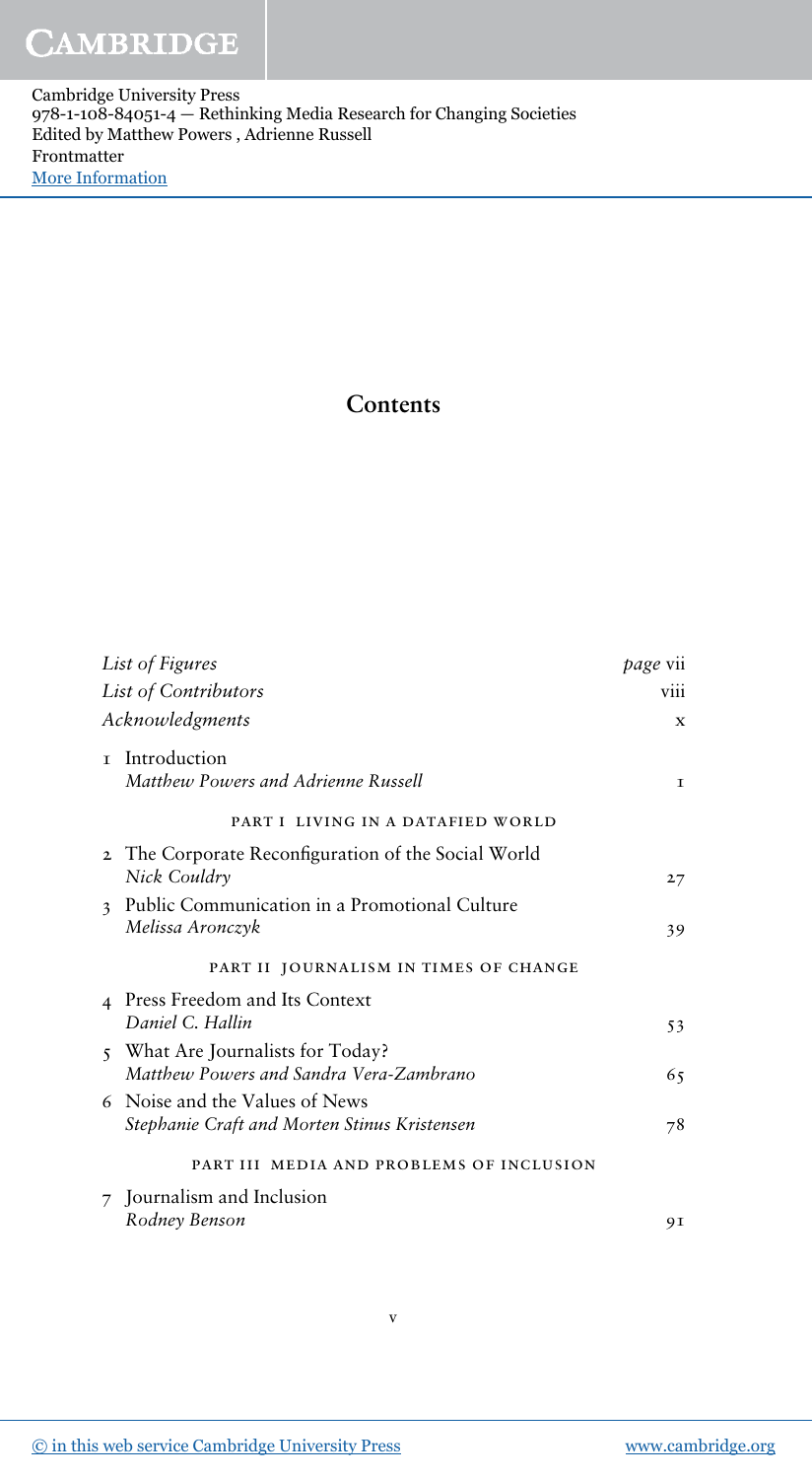| vi | Contents                                                                                                                                 |                 |
|----|------------------------------------------------------------------------------------------------------------------------------------------|-----------------|
|    | 8 Afrotechtopolis: How Computing Technology Maintains<br>Racial Order<br>Charlton McIlwain                                               | IO <sub>5</sub> |
|    | 9 Exploiting Subalternity in the Name of Counter-Hegemonic<br>Communication: Turkey's Global Media Outreach Initiatives<br>Bilge Yesil   | II9             |
|    | PART IV ENGAGEMENT WITH AND THROUGH MEDIA                                                                                                |                 |
| IO | Constructive Engagement across Deep Divides: What It Entails<br>and How It Changes Our Role as Communication Scholars<br>Hartmut Wessler |                 |
| II | Fostering Engagement in an Era of Dissipating Publics                                                                                    | 139             |
|    | Lynn Schofield Clark                                                                                                                     | 153             |
|    | PART V THE ROLE OF SCHOLARS                                                                                                              |                 |
|    | 12 What Is Communication Research For? Wrestling<br>with the Relevance of What We Do                                                     |                 |
|    | Seth C. Lewis                                                                                                                            | 171             |
| I3 | Communication as Translation: Notes toward a New<br>Conceptualization of Communication                                                   |                 |
|    | Guobin Yang                                                                                                                              | I84             |
|    | 14 What Are We Fighting For? Academia or the Humility<br>of Knowledge<br>Nabil Echchaibi                                                 | 195             |
|    | Epilogue: What Media for What Public Life?                                                                                               |                 |
|    | Silvio Waisbord                                                                                                                          | 205             |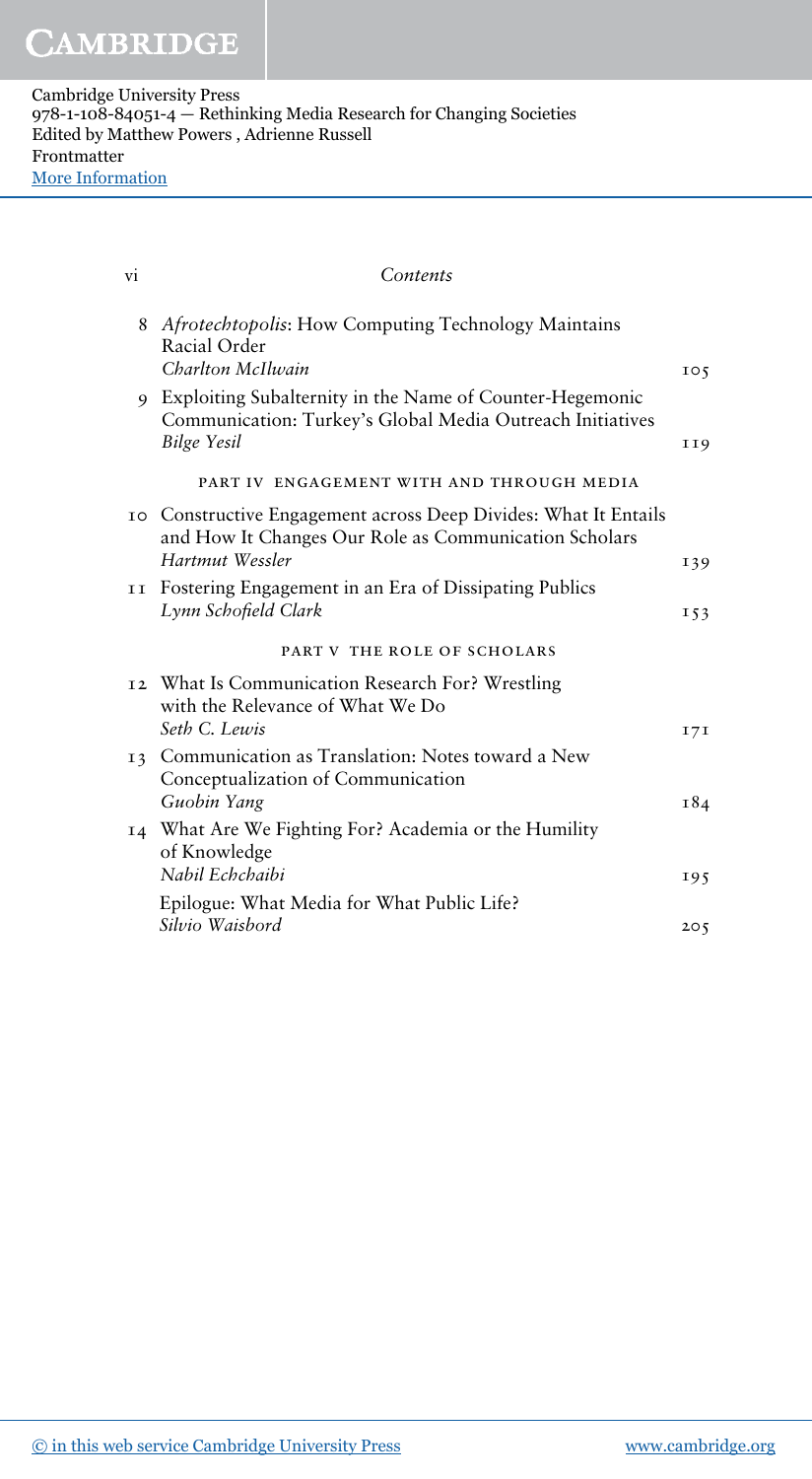## Figure

10.1 Researching possible worlds as a mission for constructively engaged communication scholars *page* 142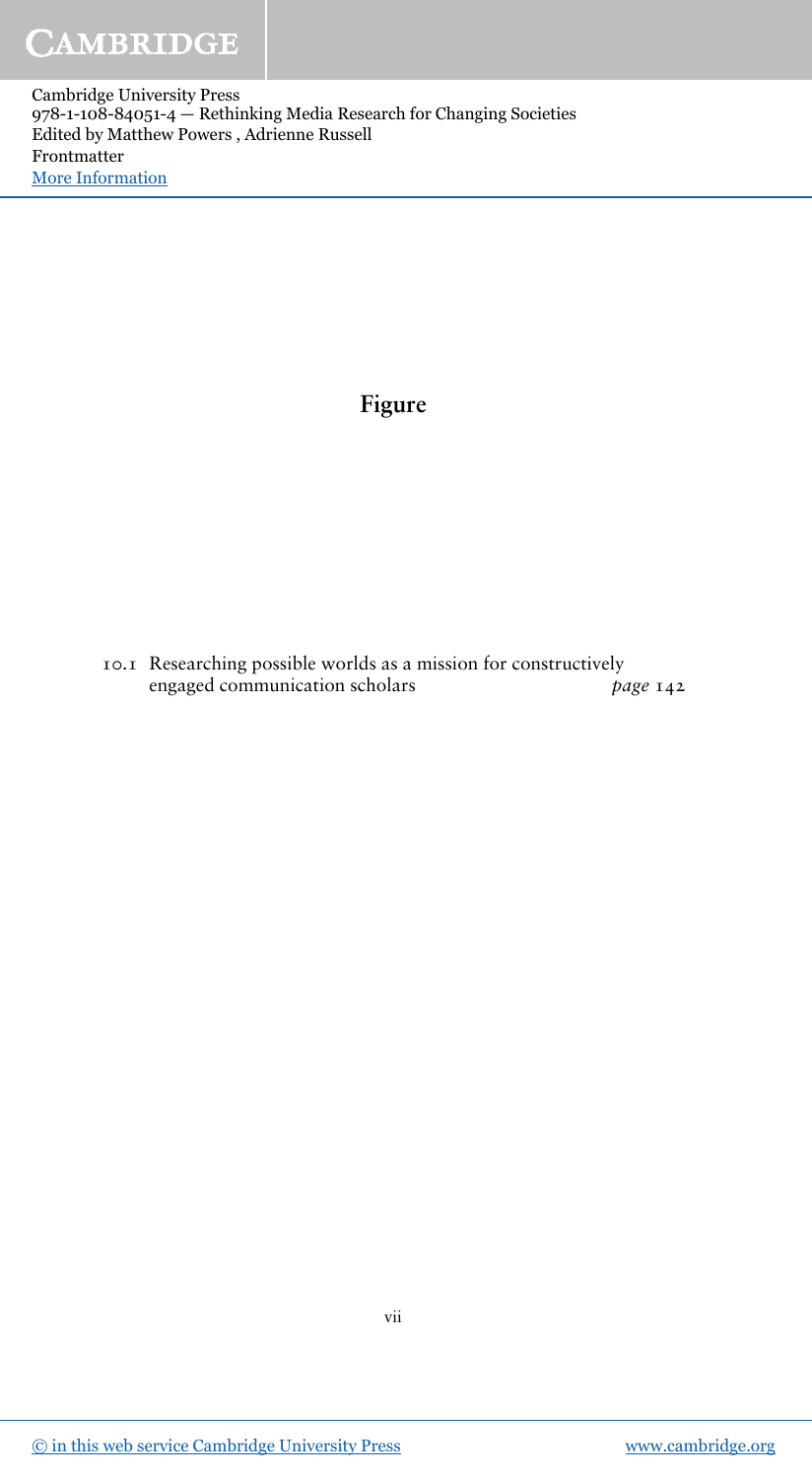## **Contributors**

Melissa Aronczyk Associate Professor of Media Studies, Rutgers University

Rodney Benson Departmental Chair and Professor in the Department of Media, Culture, and Communication, New York University

Lynn Schofield Clark Chair of the Department of Media, Film and Journalism Studies and Director of Estlow International Center for Journalism and New Media, University of Denver

Stephanie Craft Professor and Head of the Department of Journalism, University of Illinois at Urbana-Champaign

Nick Couldry Professor of Media, Communications and Social Theory, London School of Economics and Political Science

Nabil Echchaibi Associate Professor and Chair of Media Studies and Associate Director of the Center for Media, Religion and Culture, University of Colorado Boulder

Daniel C. Hallin Distinguished Professor in the Department of Communication, University of California at San Diego

Seth C. Lewis Professor and Shirley Papé Chair in Emerging Media, School of Journalism and Communication, University of Oregon

Morten Stinus Kristensen PhD candidate at the Institute of Communications Research, University of Illinois at Urbana-Champaign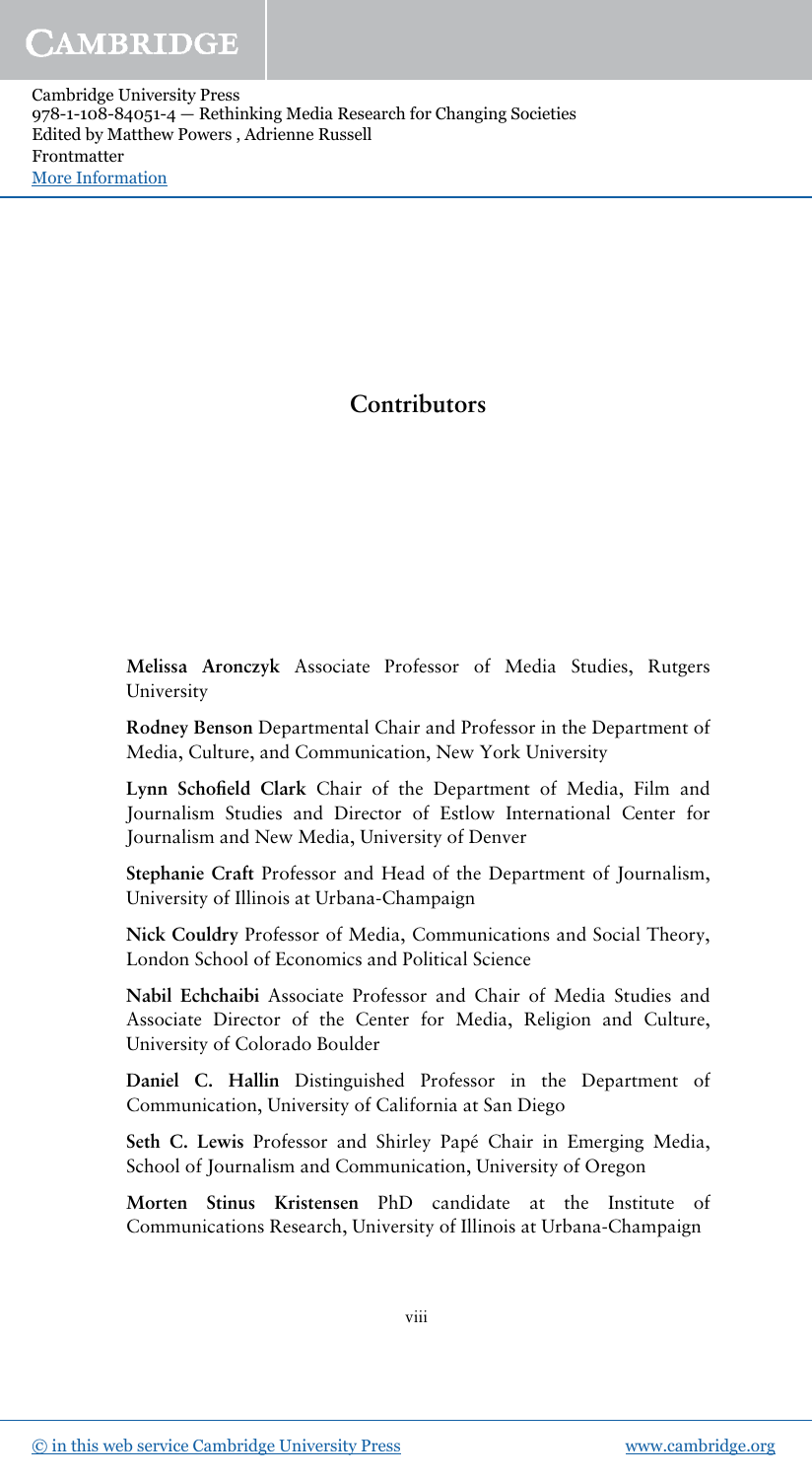### *List of Contributors* ix

Charlton McIlwain Professor of Media, Culture, and Communication and Vice Provost for Faculty Engagement and Development, New York University

Matthew Powers Associate Professor in the Department of Communication and Co-Director of the Center for Journalism, Media and Democracy, University of Washington

Adrienne Russell Mary Laird Wood Professor in the Department of Communication and Co-Director of the Center for Journalism, Media and Democracy, University of Washington

Sandra Vera-Zambrano Académico de tiempo in the Department of Communication, Universidad Iberoamericana, Mexico City

Silvio Waisbord Director and Professor in the School of Media and Public Affairs, George Washington University

Hartmut Wessler Professor of Media and Communication Studies, University of Mannheim

Guobin Yang Grace Lee Boggs Professor of Communication and Sociology, University of Pennsylvania

Bilge Yesil Associate Professor of Media Culture at the College of Staten Island and Doctoral Faculty of Middle Eastern Studies at the Graduate Center, City University of New York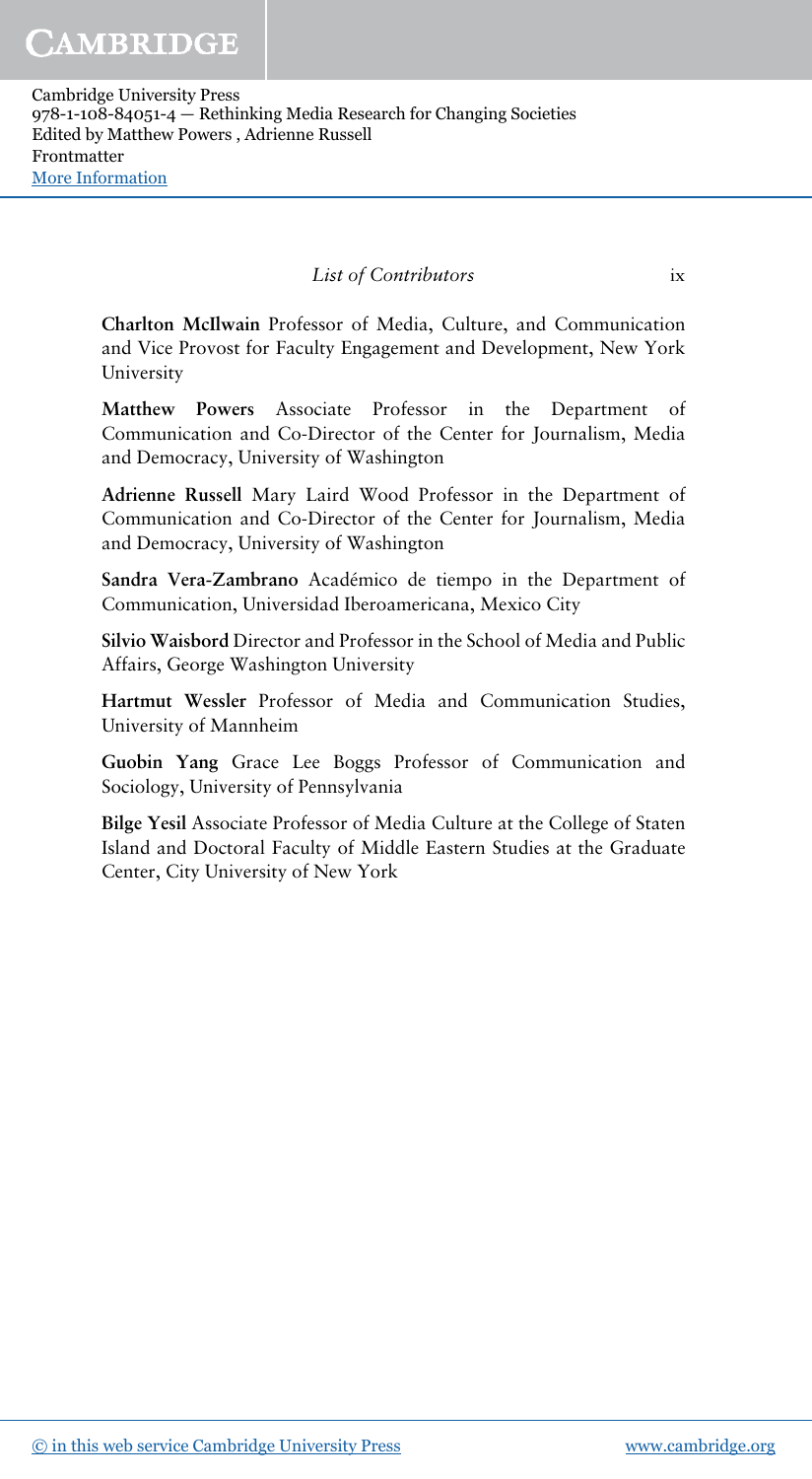# Acknowledgments

This book came together through conversations first sparked at the Shifting Landscape of Public Communication Symposium held at the University of Washington in October 2018. The event was made possible through the generous financial and logistical support from the University of Washington's Simpson Center for the Humanities and the Department of Communication. An enormous thanks to all of the symposium participants, who are also the contributors to this volume. Thanks all of you for bringing your ideas, research, energy, time, critical feedback, and good humor to the project. We would also like to express our appreciation to Rian Wanstreet for her careful and skillful work organizing the symposium and performing edits of the book in its early stages. Thanks also to Luyue Ma and Kyle Kubler for their logistical support during the conference and to Megan Jeffrey and Jasmine Wang for making sure it all went off without a hitch. And thanks to the symposium "mini-seminar" students for their lively engagement and thoughtful commentaries on core themes and issues in advance of the conference. We would also like to express appreciation to the Helen Riaboff Whiteley Center for providing us with an incredibly beautiful and quiet space in which to work.

Many University of Washington colleagues served as commentators on the papers presented in this volume. For their engaging questions and thoughtful feedback, we thank Michael Blake, David Domke, Kirsten Foot, Stephen Groening, Christine Harold, Benjamin Mako Hill, Divya McMillin, Margaret O'Mara, Katy Pearce, Sarah Quinn, Kate Starbird, Doug Underwood, and Ekin Yasin.